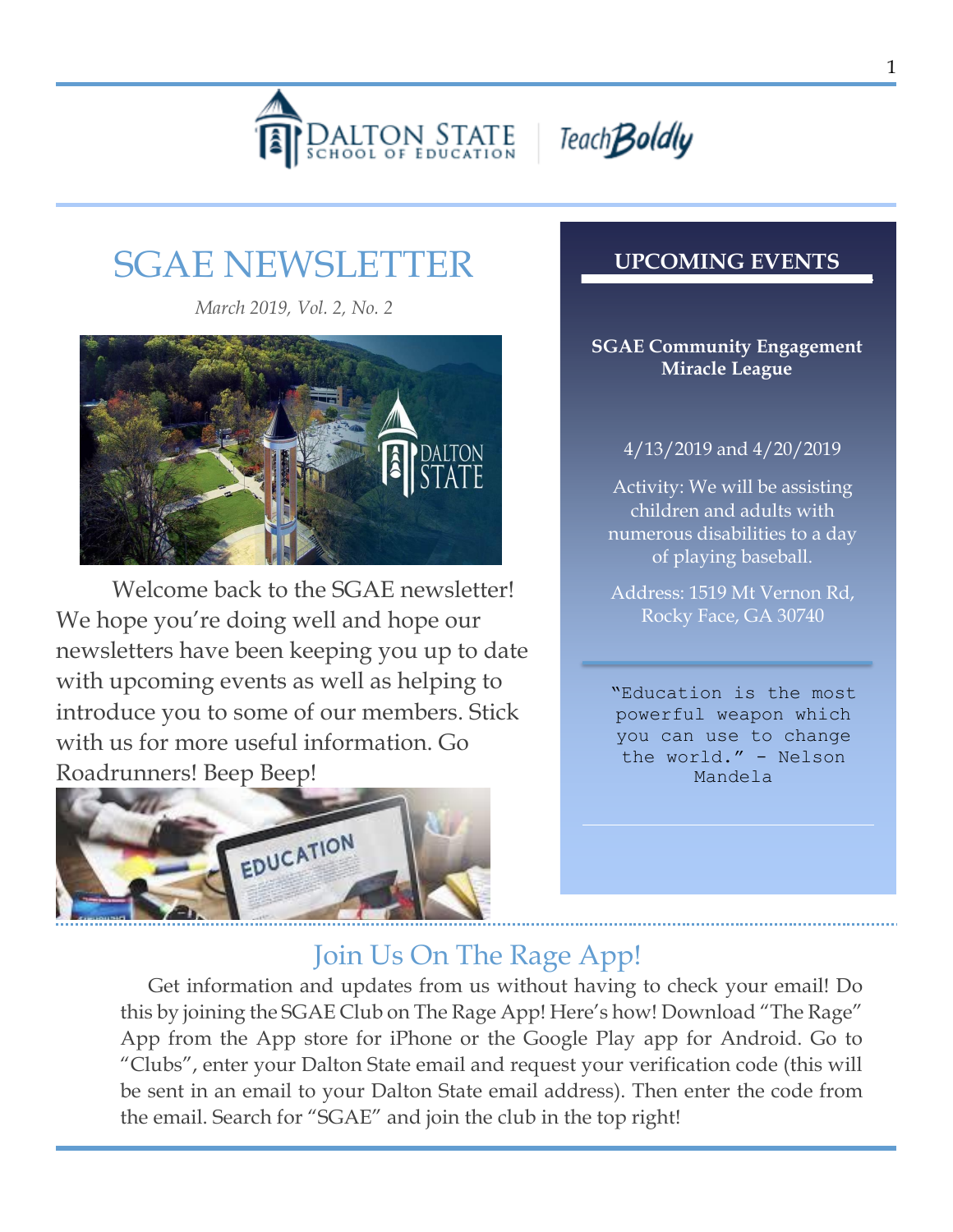## First Year Teaching Panel





Right: Maria Rodriguez, one of the guest speakers at the session, explains her views and learning experiences on being a 2nd grade teacher at Westwood Elementary.



### **Overview**

The First Year Teaching Panel took place March 26th 2019 and was a great success. With four guest speakers and an interactive audience, the session was instructive and gave the audience insight into what it is like being a first year teacher. The speakers shared their experiences and gave informational ideas regarding their first years of teaching, as well as answered questions from the audience in order to hopefully quell any nervousness that our current students may have had regarding their first year of teaching.



Left: Santiago Nava, an 8th grade teacher at Dalton Middle School captivates his audience by telling stories of how he connects with his students inside and out of the classroom.